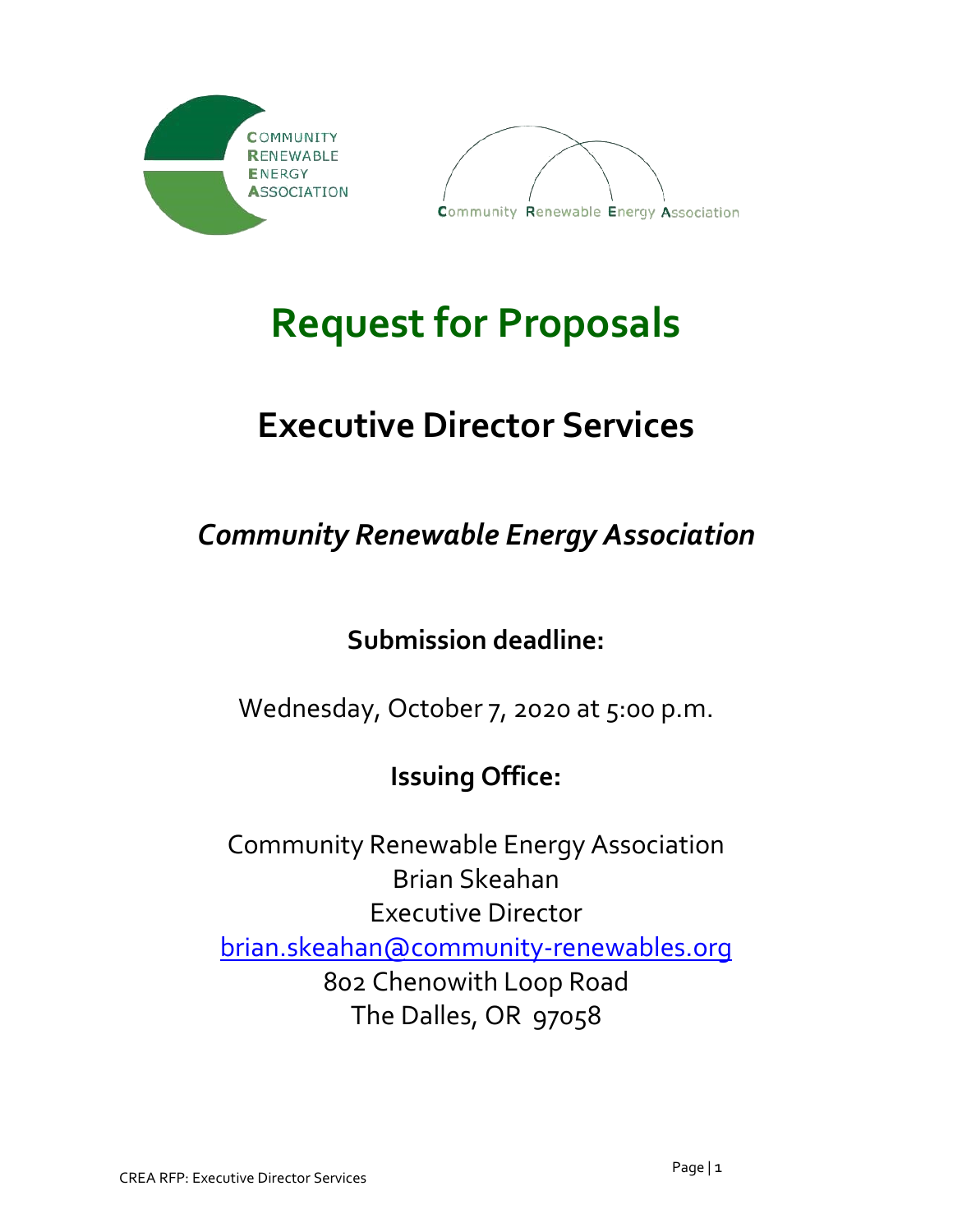#### **Legal Advertisement**

#### **Community Renewable Energy Association**

**Request For Proposals:**

**Professional Services Contract**

**Executive Director Services**

#### **Proposals Due Wednesday, October 7, 2020 at 5:00 p.m.**

The Community Renewable Energy Association (hereafter referred to as "CREA" is seeking proposals from qualified independent contractors and firms to perform executive director services for CREA. The initial term would be one year, beginning November 1, 2020, and may be extended for an additional year subject to satisfactory performance. It is anticipated that the total contract will fall within the limits of ORS 279B.070.

Closing Date and Time is Wednesday, October 7, 2020 at 5:00 p.m.

Minority-owned, Women-owned, and Emerging Small Business enterprises are encouraged to submit Proposals in response to this solicitation and will be afforded full opportunity and will not be discriminated against on the grounds of race, color, or national origin.

The CREA Executive Committee reserves the right to reject any and all Proposals and to waive irregularities.

CREA may cancel the procurement or reject any or all proposals.

Proposals must be delivered via email to the following office:

Community Renewable Energy Association Brian Skeahan Executive Director 802 Chenowith Loop Road The Dalles, OR 97058 [brian.skeahan@community-renewables.org](mailto:brian.skeahan@community-renewables.org)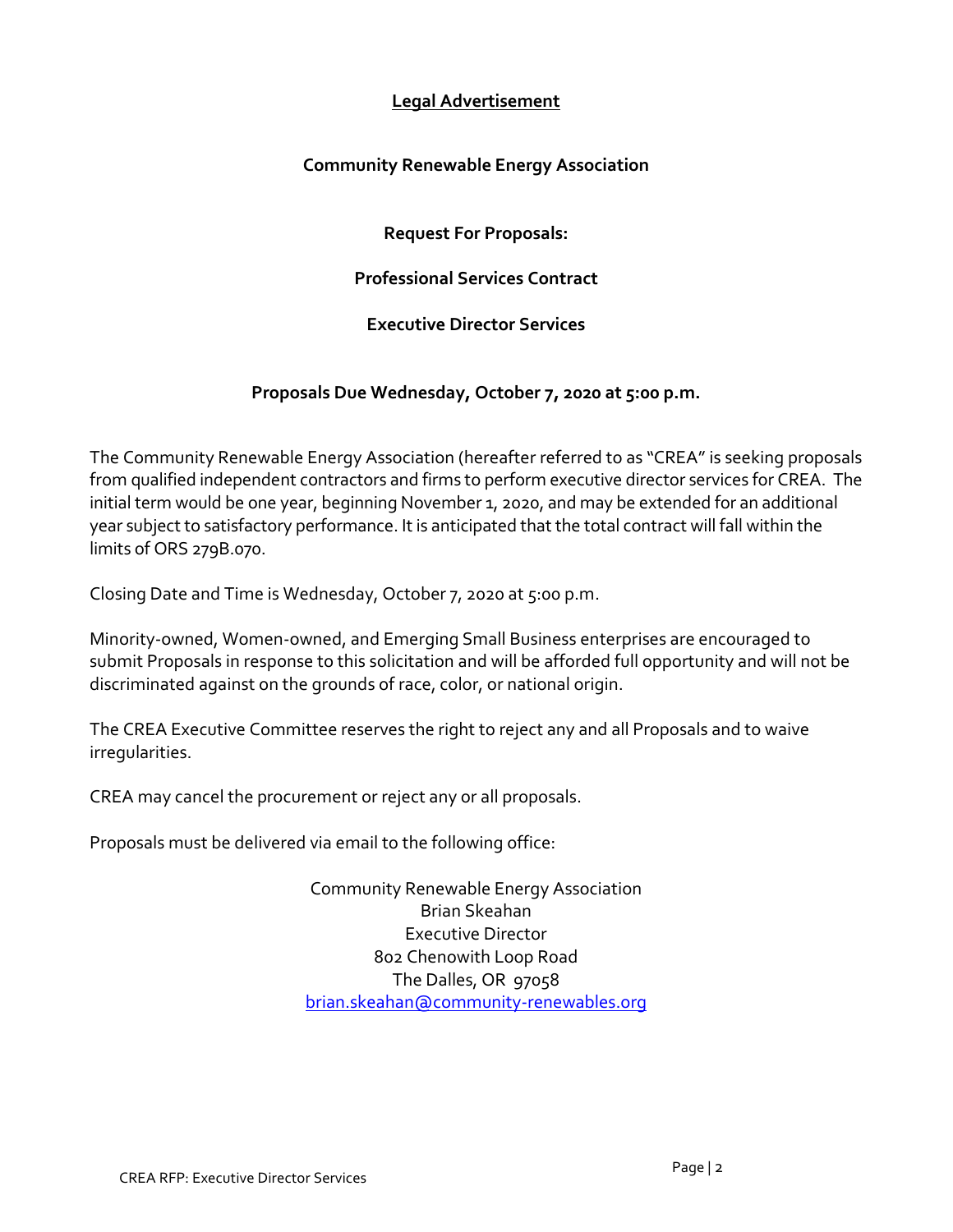#### **I. GENERAL INFORMATION**

#### **A. Purpose**

The Community renewable Energy Association (CREA) is seeking proposals from qualified independent contractors and firms to perform Executive Director services for CREA.

#### **B. Background**

CREA is a governmental entity formed through intergovernmental agreement. It currently operates as an intergovernmental entity pursuant to Oregon Revised Statutes Chapter 190. CREA was formed to promote, foster, and advance the economic application and public understanding of community based renewable energy. Members include counties, a city, irrigation districts, and renewable energy developers. CREA is governed by a seven-member executive committee, four of which must be representatives of governmental entity members. A copy of the current CREA Intergovernmental Agreement (IGA) and Bylaws may be found at [https://www.community](https://www.community-renewables.org/)[renewables.org.](https://www.community-renewables.org/)

#### **C. Project Budget**

CREA has appropriated funds to fund this RFP. CREA will pay the selected Contractor a fixed sum per month for services provided under this agreement. In addition, the selected Contractor will receive reimbursement for costs incurred while traveling on business for CREA billed at the allowable mileage and per diem rates allowed and posted by the Federal government. The current CREA Executive Director estimates that he spends approximately 192 to 256 hours per month performing executive director services for CREA.

#### **D. Project Management**

The primary contact for this Request For Proposals (RFP) is Brian Skeahan, the current CREA Executive Director who is leaving service, or his designee. All questions and clarifications must be in writing and directed to: Brian Skeahan, Executive Director, a[t brian.skeahan@community](mailto:brian.skeahan@community-renewables.org)[renewables.org](mailto:brian.skeahan@community-renewables.org)

#### **E. Schedule**

| Advertisement/Release of RFP      | Friday, September 25, 2020, to                 |
|-----------------------------------|------------------------------------------------|
| Document                          | Wednesday, October 7, 2020                     |
| Written Questions and Request for | Friday, September 23, 5:00 p.m., Pacific Time  |
| Change Due date                   |                                                |
| Last Day to Issue Addenda         | Monday, October 5, 2020                        |
| Proposal Due Date                 | Wednesday, October 7, 2020 at 5:00 pm, Pacific |
|                                   | Time                                           |
| Submission to Committee for       | Friday, October 9, 2020                        |
| approval                          |                                                |
| Notice of Intent to Award         | Monday, October 12, 2020                       |
| <b>Tentative Contract Period</b>  | November 1, 2020, to October 31, 2021          |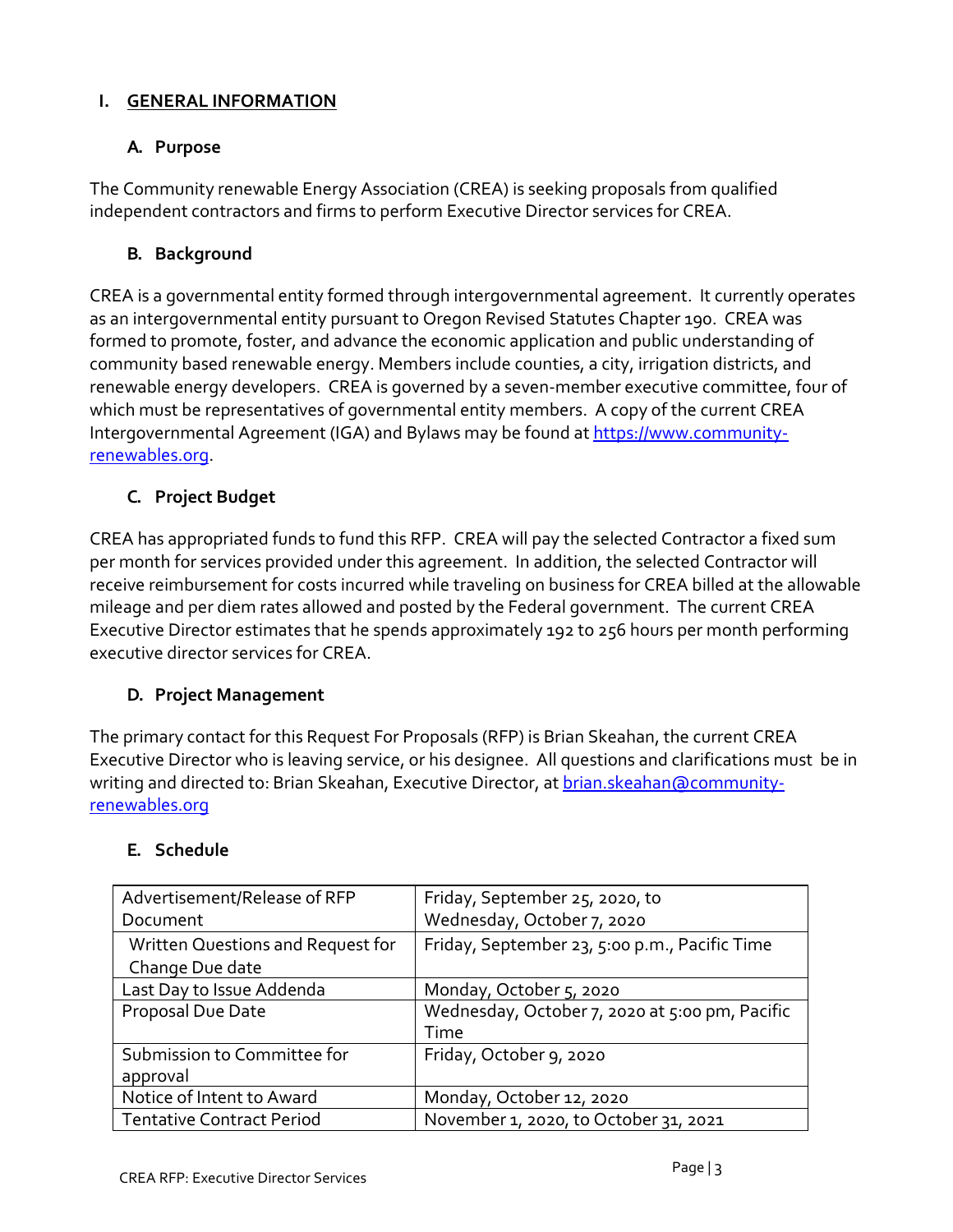#### **F. Association Rights and Responsibilities**

CREA may negotiate with a prospective contractor in response to this procurement to clarify its quote or offer, or to effect modifications that will make the quote or offer more advantageous to CREA.

After Contract Award, the CREA Executive Committee, shall be responsible for coordination of the work and contract management.

#### **II. QUALIFICATIONS AND SCOPE OF WORK**

#### **A. Purpose of Executive Director:**

Organize, plan, and direct the activities and operations of the Community Renewable Energy Association (CREA).

#### **B. Essential Functions of Executive Director:**

Provide leadership in implementing the organization's vision, goals and objectives in conjunction with the CREA Board of Directors and Executive Committee. Establish operational targets in compliance with overall goals and objectives. Plan and develop programs, services and activities based on the organizations high level strategic vision.

Attend CREA Board, Executive Committee, and various other meetings, providing input and receiving direction or other information.

Prepare and present initial and revised budget requests. Monitor and approve expenditures for compliance to approved budget. Develop grant requests and solicit funds for organization services.

Expand CREA membership by identifying potential new membership among Oregon counties, cities, irrigation districts, renewable generation developers and organizations with goals commensurate with the CREA.

Research and draft legislative and rulemaking proposals. Prepare testimony for presentation to legislative committees and state agencies. Work with policymakers and other officials in preparing and amending legislation and rules to achieve CREA's goals and objectives. Monitor progress of relevant legislation and rulemaking.

Confer with members to identify and help resolve problems in various areas, e.g. organizational structure, finance, human resources, legal, intergovernmental relationships, etcetera. Identify and develop new and additional sources of revenue.

Monitor state and federal agency activities relevant to CREA priorities. Coordinate and supervise work of CREA contract legal counsel on matters that come before the Oregon Public Utilities Commission and the Federal Energy Regulatory Commission.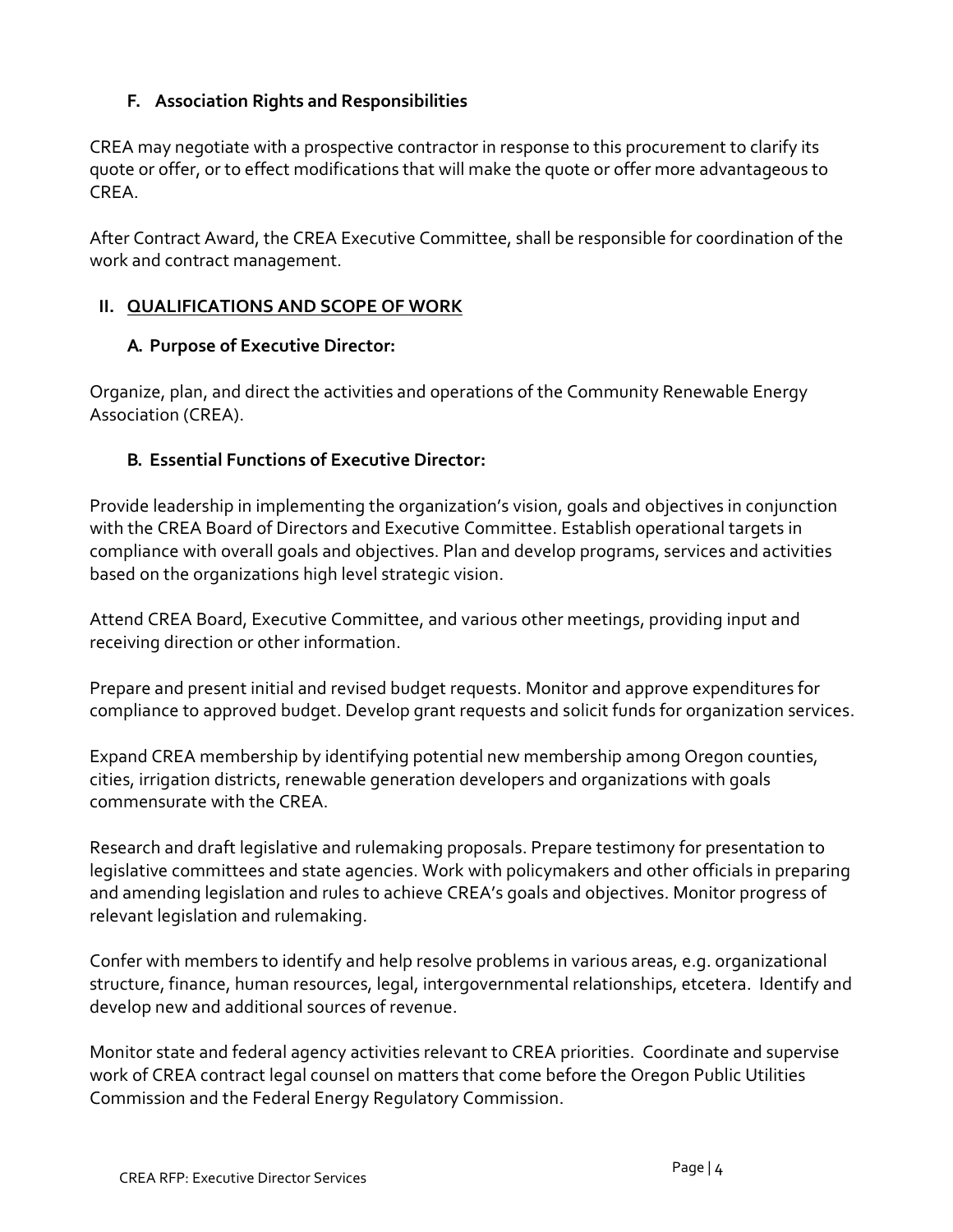Coordinate activities and act as liaison with a wide variety of energy related organizations and agencies.

Maintain cooperative working relationship with members, staff, stakeholders, and the public.

Developing educational programs, coordinating and running workshops, and working with partners on community development.

Follow all safety rules and procedures for work areas.

#### **C. Auxiliary Job Functions:**

Maintain proficiency and expertise by attending meetings, reading materials and meeting with others in areas of responsibility.

#### **D. Qualification Requirements:**

Mandatory Requirements: Broad knowledge of state and federal energy policy, problems and practices; state and federal legislative and lobbying process; laws, rules and regulations affecting renewable energy and its development; intergovernmental relationships; budgeting; and principles of supervision and personnel practices. Bachelor's degree, or equivalent experience, in an area relevant to CREA, and more than seven years experience including at least three years of responsible management or administrative experience, or any satisfactory combination of experience and training which demonstrates the knowledge, skills and abilities to perform the above duties.

Special Requirements/Licenses: Possession of valid driver's license.

Desirable Requirements: Previous experience leading an advocacy organization; practical experience with development of energy projects.

#### **III. PROPOSAL PROCESS**

#### **A. Obtaining Proposal Documents**

The Request for Proposal package may be obtained from CREA websit[e www.community](http://www.community-renewables.org/)[renewables.org](http://www.community-renewables.org/) or by contacting Brian Skeahan a[t brian.skeahan@community-renewables.org.](mailto:brian.skeahan@community-renewables.org)

#### **B. Ownership, Public Records**

All Proposal materials received will become the property of CREA. This RFP and each original Proposal response, shall be kept by CREA for a period of six years and shall be made part of a file or record, which shall be open to public inspection.

If a Proposal contains proprietary information or trade secrets that the Proposer does not want disclosed to the public or used by CREA for any purpose other than evaluation of Proposer's offer,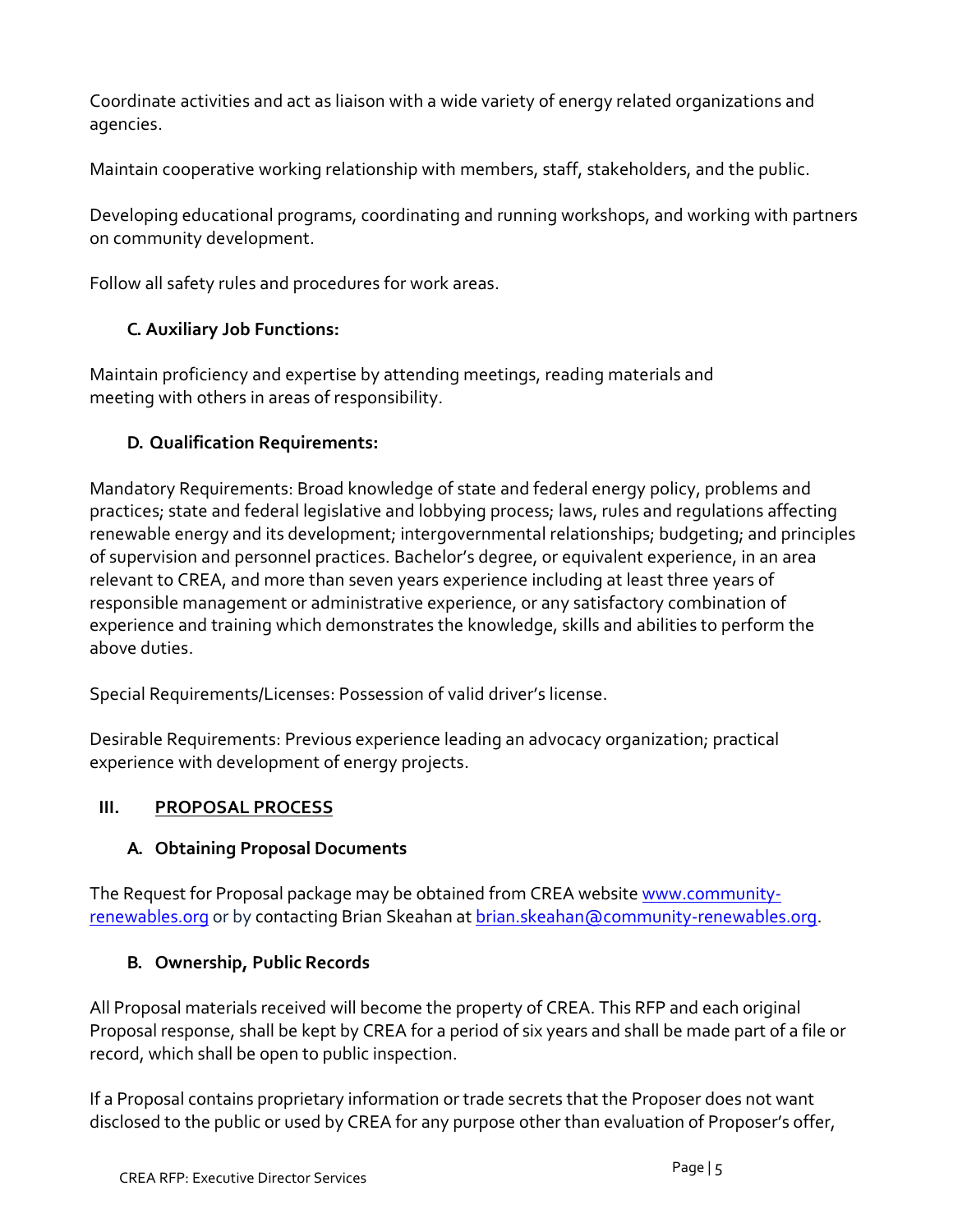each sheet of such information must be marked with the following legend:

*"This data shall not be disclosed outside CREA or be duplicated, used or disclosed in whole or in part for any purpose other than Proposal evaluation. If a contract is awarded to the Proposer as a result of, or in connection with, the submission of such information, CREA shall have the right to duplicate, use or disclose this information to the extent provided in the contract. This restriction does not limit CREA's right to use information contained herein if it is obtained from anothersource."*

The above restriction shall not include cost or price information, which must be open to public inspection.

#### **IV. Conflict of Interest**

Proposals shall identify any clients or work performed by Proposer for other clients or entities in the area of energy policy, environmental policy, land use, or utilities that may constitute a conflict of interest with the work of CREA. By submitting a proposal proposer acknowledges and agrees to obtain permission or a conflict waiver from the CREA executive committee for work with other clients regarding the afore mentioned subject areas.

A Proposer filing a Proposal thereby certifies that no officer, agent or employee of CREA who has a pecuniary interest in this Proposal has participated in the contract negotiations on the part of CREA, that the Proposal is made in good faith without fraud, or, collusion, and that the Proposer is competing solely in its own behalf without connection with, or obligation to, any undisclosed person or firm.

#### **V. REQUIRED INFORMATION**

#### **A. Ability to Perform**

As part of your response, you must present satisfactory evidence indicating your ability to meet the scope of work as detailed in this RFP. To this end, your response must include the following information: Your proposal must clearly respond to the following:

- 1. The name, address and telephone number of your company.
- 2. Your current and past experience as it relates to the **Qualifications and Scope of Work** listed above.
- 3. A minimum of three related business references, including names, addresses and phone numbers plus a description of the type of work you performed for them.
- 4. The Proposer shall demonstrate its legal capacity to do business in the Stateof Oregon. Include your federal tax identification number.
- 5. Disclose any/all judgments, pending or expected litigation, or other real or potential financial reversals that might materially affect the viability or stability of the proposing organization, or warrant that no such condition is known to exist.